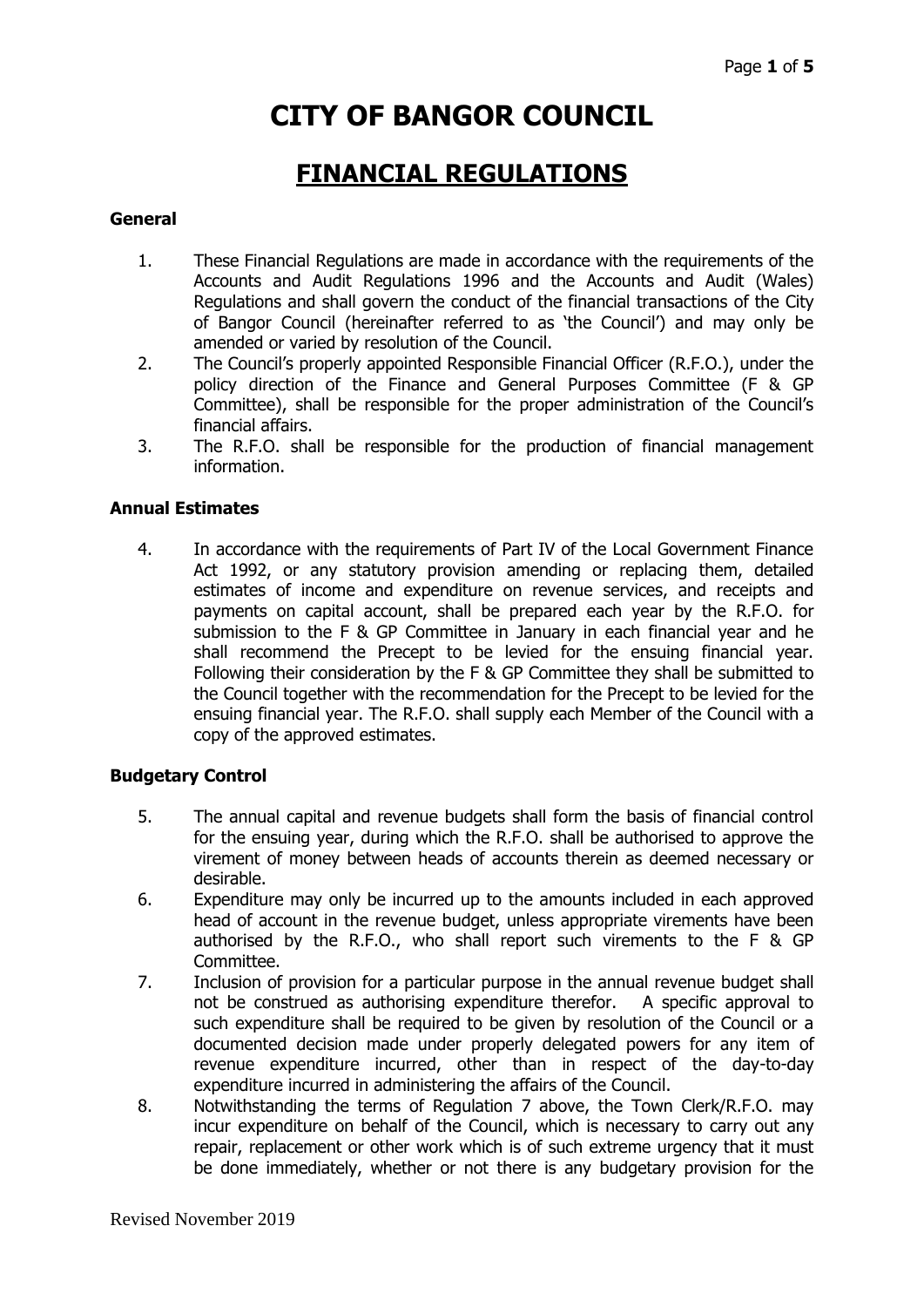expenditure, subject to a limit of  $£10,000$  (or such other sum as may be approved by the Council from time to time). The Town Clerk/R.F.O shall report to the F & GP Committee any action thus taken as soon as practicable thereafter.

- 9. Where expenditure is incurred in accordance with Regulation 8 above and the sum required cannot be met from savings made elsewhere within the Council's approved budget, it shall be met from the Council's reserves or, if no such reserves are available, it shall be subject to the provisions of a supplementary estimate approved by the F & GP Committee.
- 10. Unspent provisions in the revenue budget shall not be carried forward to a subsequent year.
- 11. No expenditure shall be incurred in relation to any capital project and no contract entered into or tender accepted involving expenditure on capital account unless the Council is satisfied that the necessary capital funds are available, or the requisite borrowing approval can be obtained.
- 12. All capital works shall be administered in accordance with the Council's Standing Orders and Financial Regulations relating to contracts.
- 13. The R.F.O. shall present to the Council, at regular intervals, financial statements showing actual income and expenditure against the planned budget.
- 14. The R.F.O. shall carry out a bank reconciliation for each of the Council's accounts at on a monthly basis throughout the financial year and shall report to the F & GP Committee thereon on a quarterly basis.

# **Accounting and Audit**

- 15. All accounting procedures and financial records of the Council shall be determined by the R.F.O. as required by the Accounts and Audit Regulations 1996 and the Accounts and Audit (Wales) Regulations or Regulations amending or superseding such Regulations
- 16. The R.F.O. shall be responsible for completing the annual accounts of the Council as soon as practicable after the end of the financial year and shall submit them to and report thereon to the F & GP Committee accordingly.
- 17. The R.F.O. shall be responsible for maintaining an adequate and effective system of internal audit of the Council's accounting, financial and other operations, in accordance with the requirements of Regulation 5 of the Accounts and Audit Regulations 1996 and the Accounts and Audit (Wales) Regulations. Any officer or Member of the Council shall, if the R.F.O. so requires, make available such documents of the Council relating to his accounting and other records as appear to the R.F.O. to be necessary for the purpose of that audit and shall supply the R.F.O. with such information and explanation as the R.F.O. considers necessary for that purpose.

# **Banking Arrangements Payments and Cheques**

- 18. The Council's banking arrangements including electronic banking shall be made by the R.F.O. and approved by the Council. A current account shall be maintained at the bank, (a general account) and a high interest account if and when interest rates recover to a reasonable return.
- 19. A schedule of the payment of money shall be prepared by the R.F.O. (and,if requested scanned copies of the relevant invoices, vouchers etc.) presented by email to the sitting Mayor, Deputy Mayor, Chair and Vice-Chair of Finance and General Purposes Committee. If the schedule is in order, it shall be authorised by email by any two of the above Members. Any queries will be responded to asap ensuring that the Council can pay its bills swiftly and efficiently.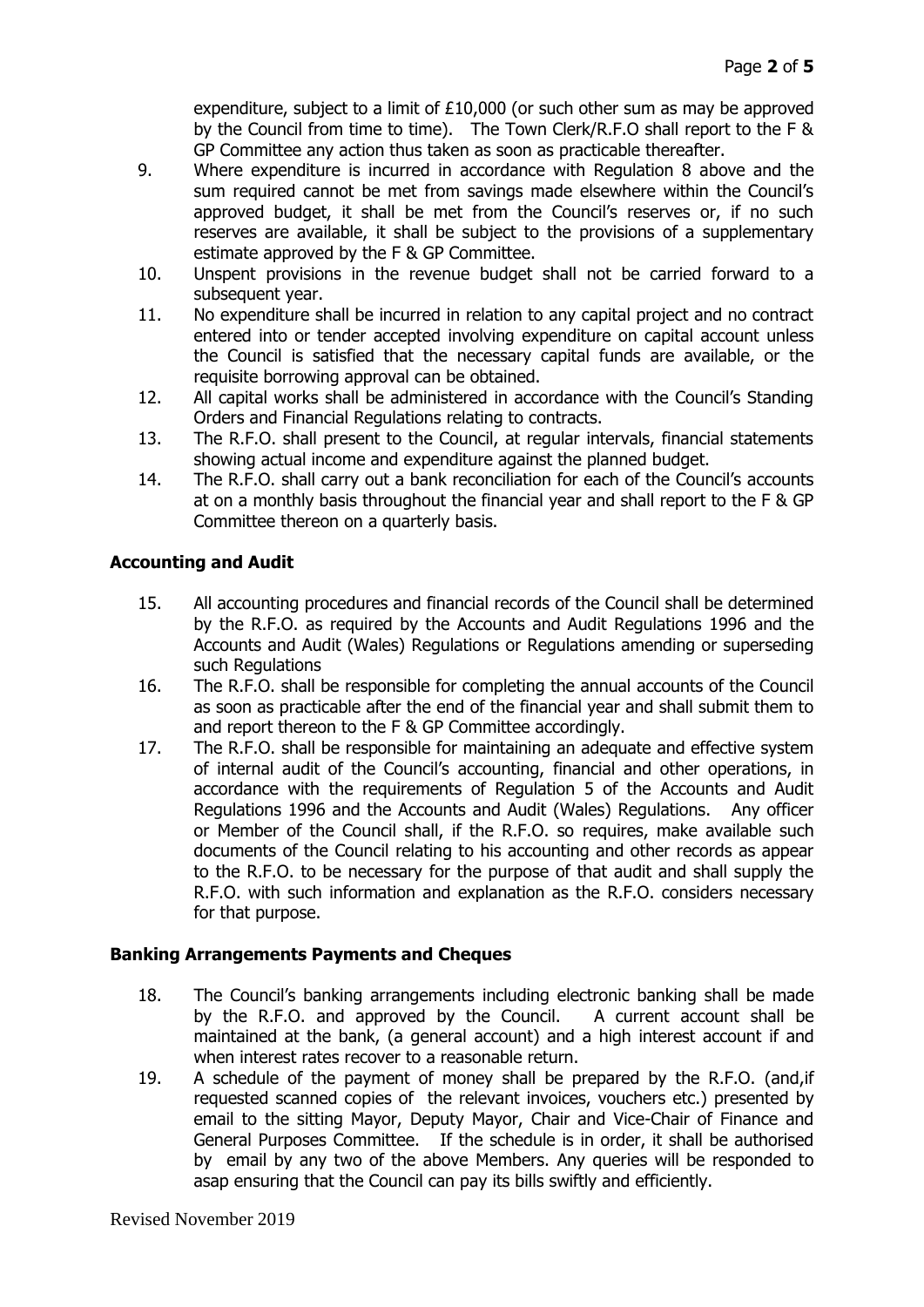- 20. Occasionally, cheques on the general account shall be signed by any two of the mandated Members of the Council. subject first to approval by email from any two of the following:-
	- The Mayor
	- The Deputy Mayor
	- The Chairman of the F & GP Committee
	- The Vice-Chairman of the F & GP Committee

Such approvers' shall satisfy themselves as necessary from the supporting paperwork that the amounts of such payments are correct Payments shall additionally be countersigned by the R.F.O. (and/or the Finance/Admin Assistant so as to enable the R.F.O. to be in a position to ensure no payments are made that are not properly authorised by or on behalf of the Council and by statute, having regard to the overriding responsibility in that respect vested in that officer, and so as to enable him/her to have adequate status on behalf of the Council in dealings with its bankers. A bank mandate shall be arranged accordingly by the R.F.O.

21. The R.F.O. shall be authorised to transfer money from the Council's general account to the high interest account, and vice versa, as he deems appropriate from time to time and a bank mandate for that purpose shall be arranged by the R.F.O. If for any reason electronic banking is unavailable and a cheque needs to be issued, this may be done in accordance with the procedure outlined above.

#### **Payment of Accounts**

- 22. Apart from petty cash payments, all payments shall be effected by BACS, cheque or other order drawn on the Council's bankers.
- 23. All invoices for payment shall be examined, verified and certified by the R.F.O. Before certifying an invoice, the R.F.O. shall satisfy himself that the work, goods or services to which the invoice relates have been received, carried out, examined and approved.
- 24. The R.F.O. shall examine invoices in relation to arithmetical accuracy and shall code them to the appropriate expenditure head. He shall take all possible steps to settle all invoices submitted, and which are in order, within 30 days of their receipt.
- 25. All duly certified invoices shall be entered on the schedule referred to in paragraph 19 above.
- 26. The Council shall provide the R.F.O. with an appropriate sum of petty cash for the purpose of defraying operational and other expenses (postage etc.) The R.F.O. shall keep a record of petty cash received and the payments made therefrom.
- 27. Income received shall not be paid into the petty cash float but banked without undue delay by the R.F.O.
- 28. Payments to maintain the petty cash float shall be shown separately on the schedule of the payment of money presented to the Council under paragraph 19 above.

#### **Payment of Salaries and Wages**

29. The payment of salaries and wages to permanent staff shall be made on a monthly basis by bank transfer. Casual staff shall be paid monthly or as determined by the Town Clerk.. These payments shall be shown on the schedule of the payment as prepared in accordance with paragraph 19 above.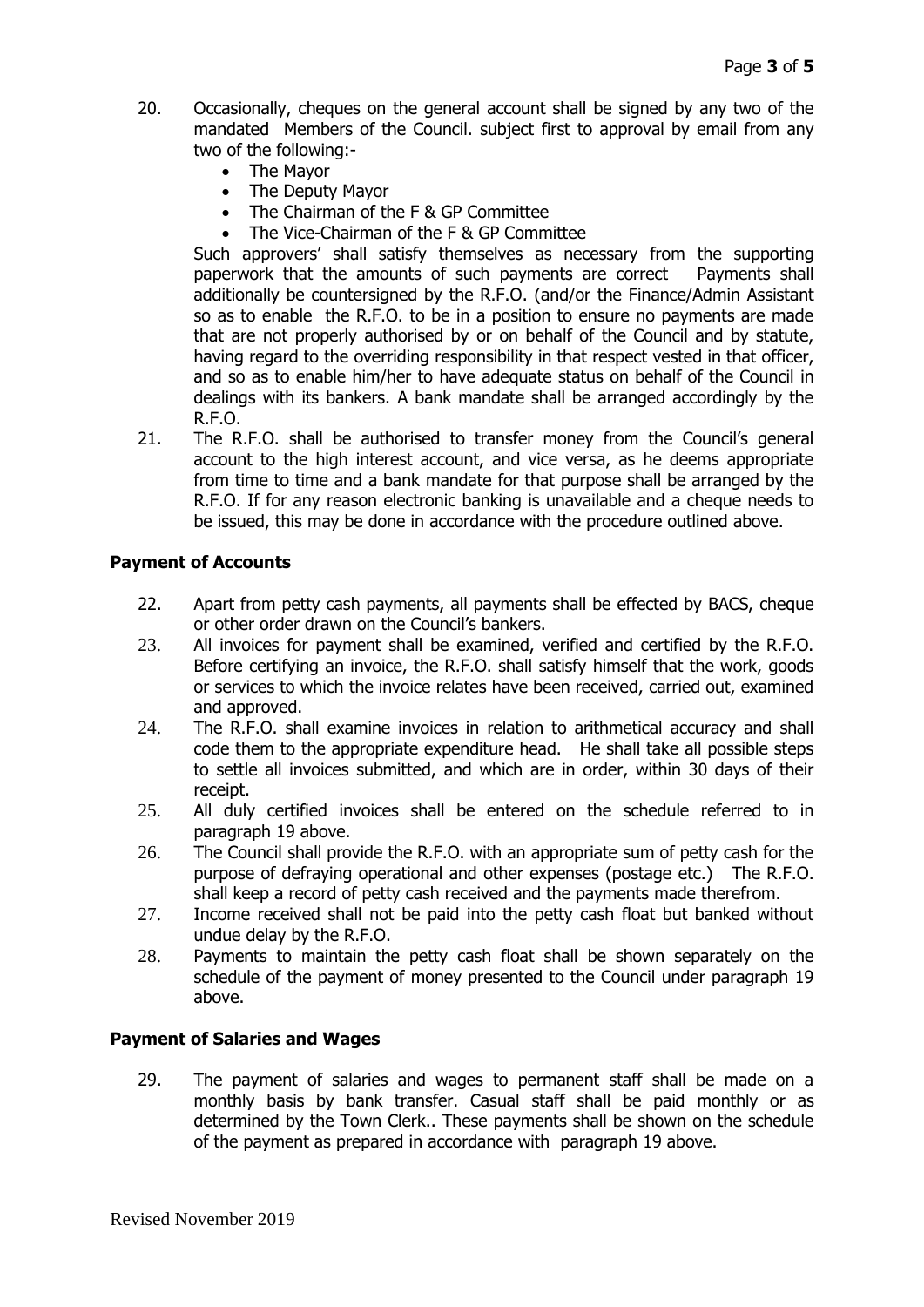#### **Loans and Investment**

- 30. All loans and investments shall be negotiated by the R.F.O. in the name of the Council and shall be for a set period of time in accordance with Council policy. Changes to loans and investments shall be reported to the F & GP Committee at the earliest opportunity.
- 31. All investments of money under the control of the Council shall be in the name of the Council.
- 32. All borrowings shall be effected in the name of the Council.
- 33. All investment certificates and other documents relating thereto shall be retained in the custody of the R.F.O., unless otherwise determined by the Council.

#### **Income**

- 34. The collection of all sums due to the Council shall be the responsibility of and under the supervision of the R.F.O.
- 35. Particulars of all charges to be made for work done, services rendered or goods supplied shall be notified to the R.F.O., who shall be ultimately responsible for the collection of all accounts due to the Council.
- 36. The Council will review all fees and charges annually, following submission of a report thereon by the Town Clerk/R.F.O.
- 37. Any bad debts shall be reported by the R.F.O. to the Council.
- 38. All sums received on behalf of the Council shall either be paid to the R.F.O. for banking or be banked as directed by the R.F.O. In all cases all receipts shall be deposited with the Council's bankers with such frequency as the R.F.O. considers necessary.
- 39. A reference to the related debt, or otherwise, indicating the origin of each cheque, shall be entered on the paying-in slip.
- 40. Personal cheques shall not be cashed out of money held on behalf of the Council.

# **Orders for Work, Goods and Services**

- 41. An Official Order or letter shall be issued by the R.F.O. for all work, goods and services, unless a formal contract is to be prepared or an Official Order would be inappropriate e.g. petty cash purchases etc. Copies of Orders issued shall be maintained.
- 42. Order books shall be controlled by the R.F.O.
- 43. The Town Clerk/R.F.O. shall be responsible for obtaining best value for money at all times. He shall ensure, as far as reasonable and practicable, that the best available terms are obtained in respect of each transaction.

#### **Contracts**

- 44. Procedures as to the letting of contracts are as laid down in the Council's Standing Orders relating thereto.
- 45. Where contracts provide for payment by instalments, the R.F.O. shall maintain a record of all such payments. In any case when it is estimated that the total cost of work carried out under a contract, excluding fluctuation clauses, will exceed the contract sum by 5% or more, a report shall be submitted to the F & GP Committee.
- 46. The R.F.O. shall be given authorisation to purchase goods/contracts/services of up to £10,000 subject to three quotations for best value for money.
- 47. Anything over £10,000 and up to £25,000 shall be agreed by any two of the 'Financial Approvers' (for clarity these are the Mayor, Deputy Mayor, Chair and

Revised November 2019